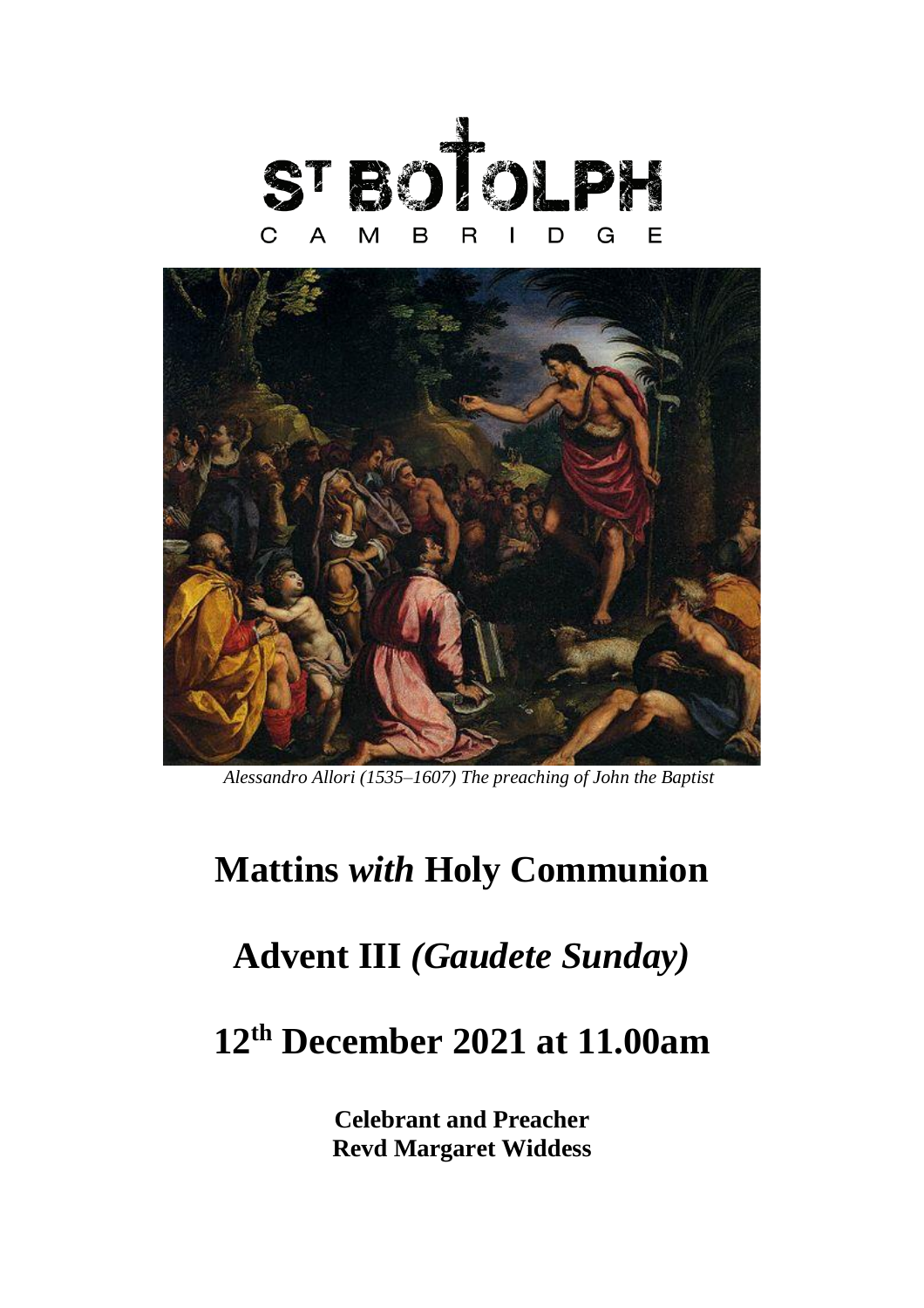#### **Organ Music before the Service** H Devan Wetton *Andantino in D flat* & RG Hailing *Cantilène*

*¶ There is no choir this morning; please sing enthusiastically!*

#### *¶ Please stand*

#### WELCOME

*¶* The **Gaudete** ('Rejoice') **Antiphon** is sung as the rose-coloured candle is lit for Gaudete Sunday



*An Advent wreath with the customary single rose-coloured candle for Gaudete Sunday*

EJOICE ye in the Lord, and again I say, rejoice ye; Let your moderation be known unto all men, REJOICE ye in the Lord, and again I say, rejoice ye; Let your moderation be known unto all men, the Lord is at hand: be careful for nothing, nor troubled; but in all things, by prayer and supplication, with thanksgiving, let your requests be made known unto God.

Glory be to the Father, and to the Son, and to the Holy Ghost.

As it was in the beginning, is now and ever shall be, world without end. Amen.

#### **The Introit Hymn NEH 8** *Lift up your heads* (tune Gonfalon Royal 128 ii)

#### *THE VERSICLES AND RESPONSES (spoken)*

O Lord, open thou our lips. **And our mouth shall shew forth thy praise**. O God, make speed to save us. **O Lord, make haste to help us.**  Glory be to the Father, and to the Son, and to the Holy Ghost, **As it was in the beginning, is now and ever shall be, world without end. Amen.**  Praise ye the Lord. **The Lord's Name be praised.** 

#### *THE VENITE (Psalm 95) (verses spoken alternately)*

COME, let us sing unto the Lord: let us heartily rejoice in the strength of our salvation. **2 Let us come before his presence with thanksgiving: and show ourselves glad in him with psalms.** O

3 For the Lord is a great God: and a great King above all gods.

**4 In his hand are all the corners of the earth: and the strength of the hills is his also.**

5 The sea is his, and he made it: and his hands prepared the dry land.

**6 O come, let us worship and fall down: and kneel before the Lord our Maker.**

7 For he is the Lord our God: and we are the people of his pasture, and the sheep of his hand.

**Glory be to the Father, and to the Son: and to the Holy Ghost;** 

**As it wa in the beginning, is now, and ever shall be: world without end. Amen.**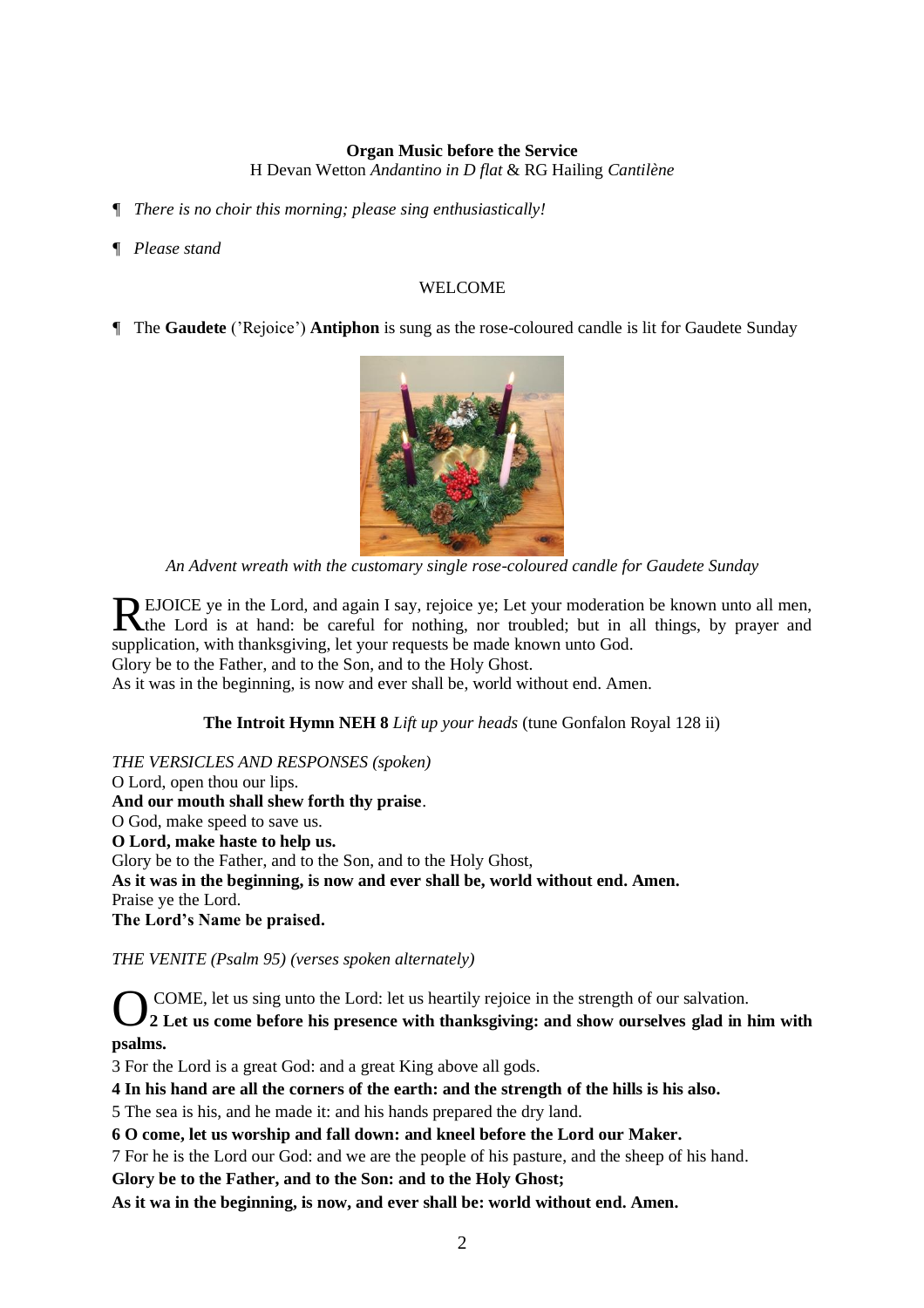## *¶ Please sit*

#### *THE FIRST LESSON (read by Lucas Williams)*

*The first lesson is written in the twenty-fifth chapter of the Book of the prophet Isaiah, beginning at the first verse.*

LORD thou art my God; I will exalt thee, I will praise thy name; for thou hast done wonderful things; thy counsels of old are faithfulness and truth. For thou hast made of a city an heap; of a defenced city a ruin: a palace of strangers to be no city; it shall never be built. Therefore shall the strong people glorify thee, the city of the terrible nations shall fear thee. For thou hast been a strength to the poor, a strength to the needy in his distress, a refuge from the storm, a shadow from the heat, when the blast of the terrible ones is as a storm against the wall. Thou shalt bring down the noise of strangers, as the heat in a dry place; even the heat with the shadow of a cloud: the branch of the terrible ones shall be brought low. And in this mountain shall the LORD of hosts make unto all people a feast of fat things, a feast of wines on the lees, of fat things full of marrow, of wines on the lees well refined. And he will destroy in this mountain the face of the covering cast over all people, and the vail that is spread over all nations. He will swallow up death in victory; and the Lord GOD will wipe away tears from off all faces; and the rebuke of his people shall he take away from off all the earth: for the LORD hath spoken it. And it shall be said in that day, Lo, this is our God; we have waited for him, and he will save us: this is the LORD; we have waited for him, we will be glad and rejoice in his salvation. **O** 

*Here endeth the first lesson.*

### *¶ Please stand*

*PSALM 82 (verses spoken alternately)*

OD standeth in the congregation of princes : he is a Judge among gods.

**2** How long will ye give wrong judgement : and accept the persons of the ungodly?

3 Defend the poor and fatherless : see that such as are in need and necessity have right.

**4 Deliver the outcast and poor : save them from the hand of the ungodly.**

5 They will not be learned nor understand, but walk on still in darkness : all the foundations of the earth are out of course.

**6 I have said, Ye are gods : and ye are all the children of the most Highest.**

7 But ye shall die like men : and fall like one of the princes.

**8 Arise, O God, and judge thou the earth : for thou shalt take all heathen to thine inheritance.** Glory be to the Father, and to the Son : and to the Holy Ghost;

**As it was in the beginning, is now, and ever shall be : world without end. Amen.**

*¶ Please sit*

*THE SECOND LESSON (read by Tim Brown)*

#### *The second lesson is written in the third chapter of the Gospel according to St Luke, beginning at the seventh verse.*

hen said he to the multitude that came forth to be baptized of him, O generation of vipers, who hath Then said he to the multitude that came forth to be baptized of him, O generation of vipers, who hath warned you to flee from the wrath to come? Bring forth therefore fruits worthy of repentance, and begin not to say within yourselves, We have Abraham to our father: for I say unto you, That God is able of these stones to raise up children unto Abraham. And now also the axe is laid unto the root of the trees: every tree therefore which bringeth not forth good fruit is hewn down, and cast into the fire. And the people asked him, saying, What shall we do then? He answereth and saith unto them, He that hath two coats, let him impart to him that hath none; and he that hath meat, let him do likewise. Then came also publicans to be baptized, and said unto him, Master, what shall we do? And he said unto them,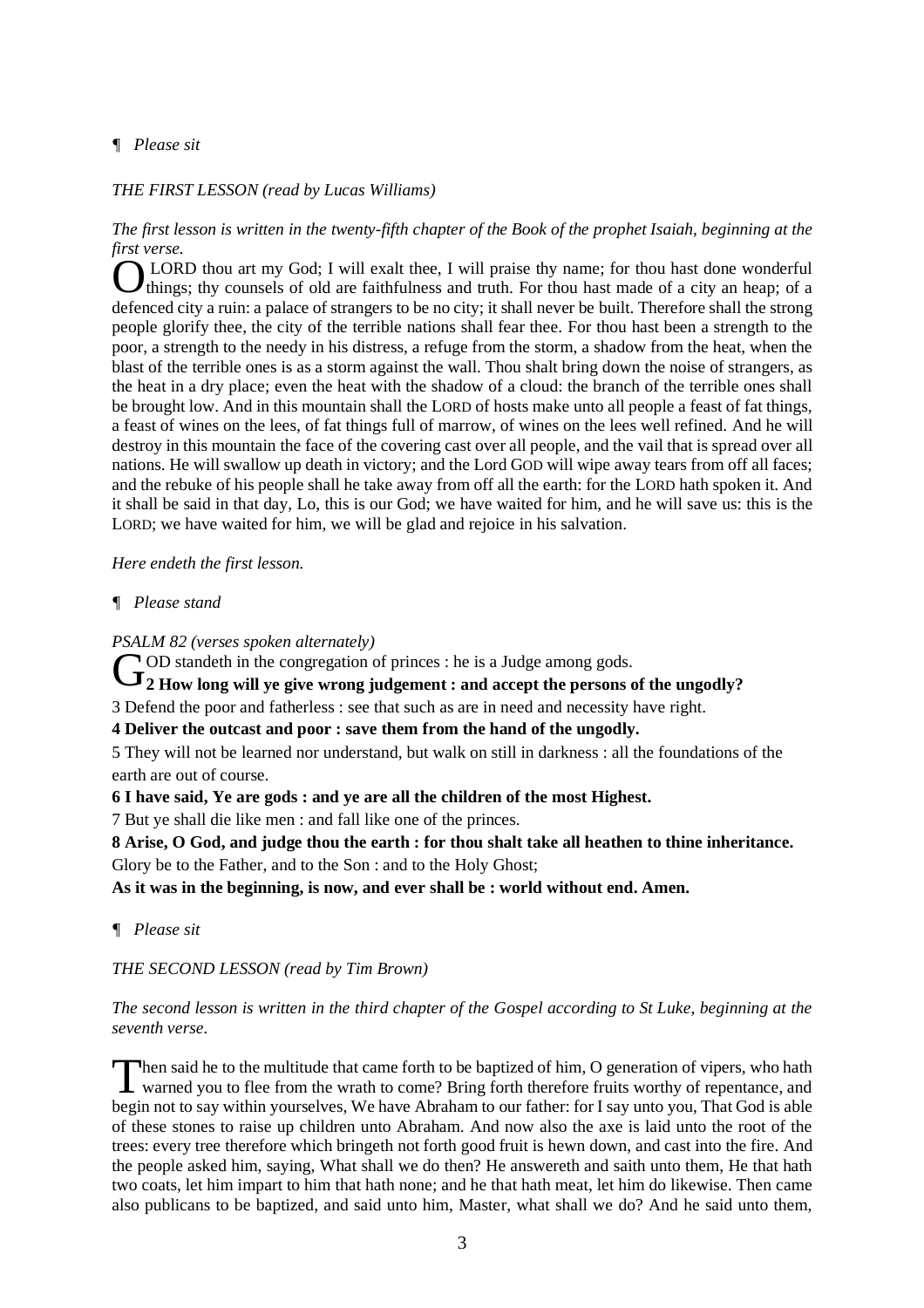Exact no more than that which is appointed you. And the soldiers likewise demanded of him, saying, And what shall we do? And he said unto them, Do violence to no man, neither accuse any falsely; and be content with your wages. And as the people were in expectation, and all men mused in their hearts of John, whether he were the Christ, or not; John answered, saying unto them all, I indeed baptize you with water; but one mightier than I cometh, the latchet of whose shoes I am not worthy to unloose: he shall baptize you with the Holy Ghost and with fire: whose fan is in his hand, and he will throughly purge his floor, and will gather the wheat into his garner; but the chaff he will burn with fire unquenchable. And many other things in his exhortation preached he unto the people.

*Here endeth the Second Lesson.*

### *¶ Please stand*

### *THE BENEDICTUS (spoken alternately)*

LESSED be the Lord God of Israel: for he hath visited, and redeemed his people; BLESSED be the Lord God of Israel: for he hath visited, and redeemed his people;<br>2 And hath raised up a mighty salvation for us: in the house of his servant David; 3 As he spake by the mouth of his holy Prophets: which have been since the world began;

**4 That we should be saved from our enemies: and from the hands of all that hate us;**

5 To perform the mercy promised to our forefathers: and to remember his holy covenant;

**6 To perform the oath which he sware to our forefather Abraham: that he would give us,**

7 That we being delivered out of the hands of our enemies: might serve him without fear,

**8 In holiness and righteousness before him: all the days of our life.**

9 And thou, child, shalt be called the Prophet of the Highest: for thou shalt go before the face of the Lord to prepare his ways;

**10 To give knowledge of salvation unto his people: for the remission of their sins;**

11 Through the tender mercy of our God: whereby the dayspring from on high hath visited us;

**12 To give light to them that sit in darkness, and in the shadow of death: and to guide our feet into** the way of peace.

Glory be to the Father, and to the Son: and to the Holy Ghost;

**as it was in the beginning, is now, and ever shall be: world without end. Amen.**

## **T** BELIEVE in God

**the Father Almighty, Maker of heaven and earth: And in Jesus Christ his only Son our Lord, Who was conceived by the Holy Ghost, Born of the Virgin Mary, Suffered under Pontius Pilate, Was crucified, dead, and buried: He descended into hell; The third day he rose again from the dead; He ascended into heaven, And sitteth on the right hand of God the Father Almighty; From thence he shall come to judge the quick and the dead. I believe in the Holy Ghost; The holy Catholick Church; The Communion of Saints; The Forgiveness of sins; The Resurrection of the body, And the Life everlasting. Amen.** 

### *¶ Please kneel or sit*

### *THE PRAYERS*

#### *Collect for the Third Sunday in Advent*

OLORD Jesu Christ, who at thy first coming didst send thy messenger to prepare thy way before thee: Grant that the ministers and stewards of thy mysteries may likewise so prepare and make thee: Grant that the ministers and stewards of thy mysteries may likewise so prepare and make ready thy way, by turning the hearts of the disobedient to the wisdom of the just, that at thy second coming to judge the world we may be found an acceptable people in thy sight, who livest and reignest with the Father and the Holy Spirit, ever one God, world without end. **Amen**.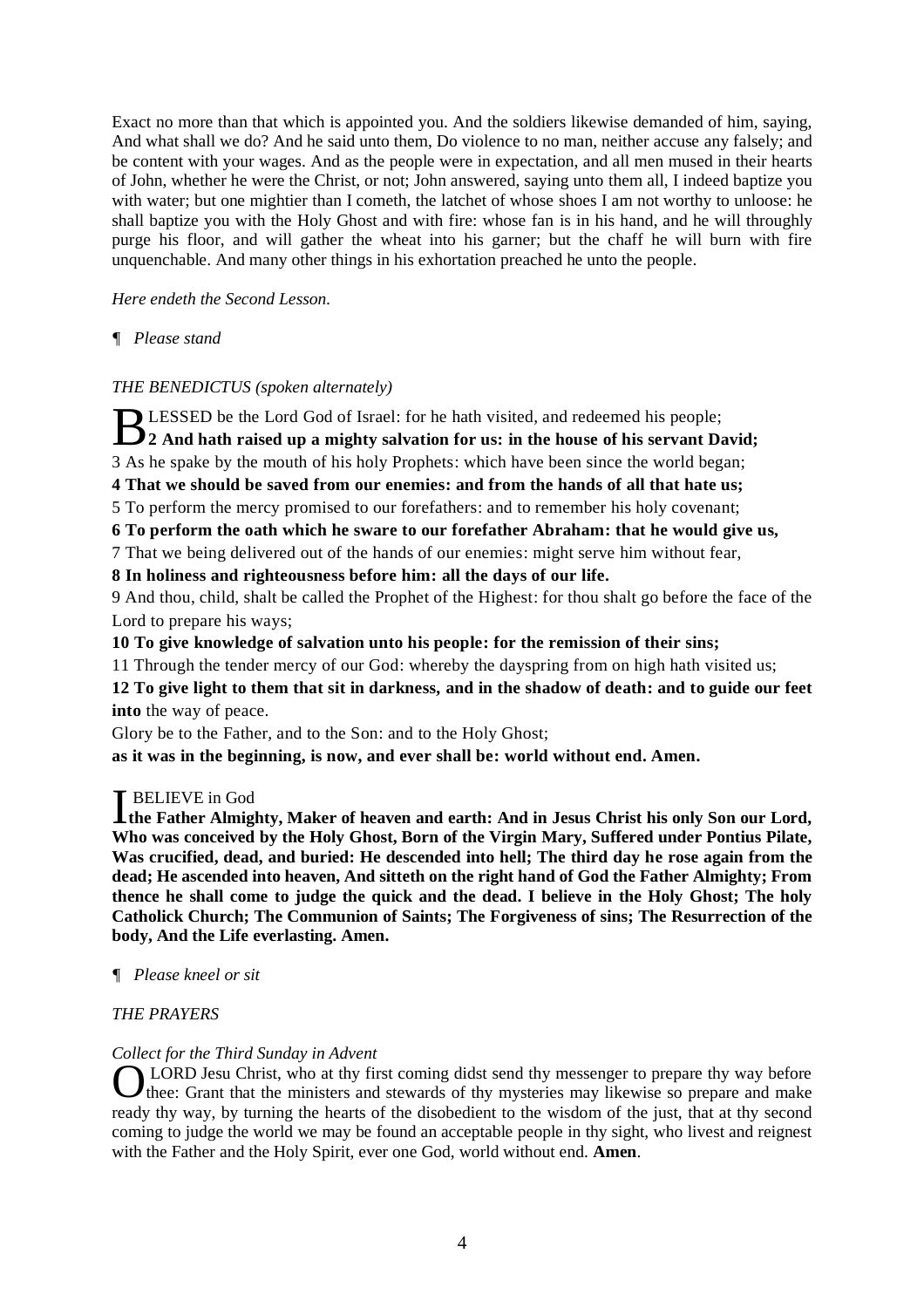#### *Collect for the First Sunday in Advent*

LMIGHTY God, give us grace that we may cast away the works of darkness, and put upon us the A LMIGHTY God, give us grace that we may cast away the works of darkness, and put upon us the armour of light, now in the time of this mortal life, in which thy Son Jesus Christ came to visit us in great humility; that in the last day, when he shall come again in his glorious majesty to judge both the quick and the dead, we may rise to the life immortal, through him who liveth and reigneth with thee and the Holy Ghost, now and for ever. **Amen**.

#### *Collect for Peace*

GOD, who art the author of peace and lover of concord, in knowledge of whom standeth our eternal life, whose service is perfect freedom: Defend us thy humble servants in all assaults of our enemies; that we, surely trusting in thy defence, may not fear the power of any adversaries; through the might of Jesus Christ our Lord. **Amen.** O

### *Collect for Grace*

**OLORD**, our heavenly Father, Almighty and everlasting God, who hast safely brought us to the beginning of this day: Defend us in the same with thy mighty power; and grant that this day we beginning of this day: Defend us in the same with thy mighty power; and grant that this day we fall into no sin, neither run into any kind of danger; but that all our doings may be ordered by thy governance, to do always that is righteous in thy sight; through Jesus Christ our Lord. **Amen.** 

GOD, the Creator and Preserver of all, we humbly beseech thee for all sorts and conditions of thy people; that thou wouldest be pleased to make thy ways known unto them, thy saving health unto all nations. More especially, we pray for the good estate of thy Holy Church: that it may be so guided and governed by thy good Spirit, that all who profess and call themselves Christians may be led into the way of truth, and hold the faith in unity of spirit, in the bond of peace, and in righteousness of life. We commend to thy fatherly goodness all those, who are any ways afflicted, or distressed, in mind, body or estate; that it may please thee to comfort and relieve them, according to their several necessities, giving them patience under their sufferings, and a happy issue out of their afflictions. All this we beg for Jesus Christ his sake**. Amen.**  O

*¶ Please sit*

### *THE SERMON* **The Revd Margaret Widdess**

*¶ Please stand*

### **Offertory Hymn NEH 12** *On Jordan's bank*

#### *¶ Please kneel or sit*

### *CONFESSION AND ABSOLUTION*

 $\overline{Z}$  that do truly and earnestly repent you of your sins, and are in love and charity with your The that do truly and earnestly repent you of your sins, and are in love and charity with your neighbours, and intend to lead a new life, following the commandments of God, and walking from henceforth in his holy ways; Draw near with faith, and take this holy Sacrament to your comfort; and make your humble confession to Almighty God, meekly kneeling upon your knees.

### LMIGHTY God,

A LMIGHTY God,<br>**Father of our Lord Jesus Christ, Maker of all things, Judge of all men; We acknowledge and bewail our manifold sins and wickedness, Which we, from time to time, most grievously have committed, By thought, word, and deed, Against thy Divine Majesty, Provoking most justly thy wrath and indignation against us. We do earnestly repent, And are heartily sorry for these our misdoings; The remembrance of them is grievous unto us; The burden of them is intolerable. Have mercy upon us, Have mercy upon us, most merciful Father; For thy Son our Lord Jesus Christ's sake, Forgive us all that is past; And grant that we may ever hereafter Serve and please thee In newness of life, To the honour and glory of thy Name; Through Jesus Christ our Lord. Amen.**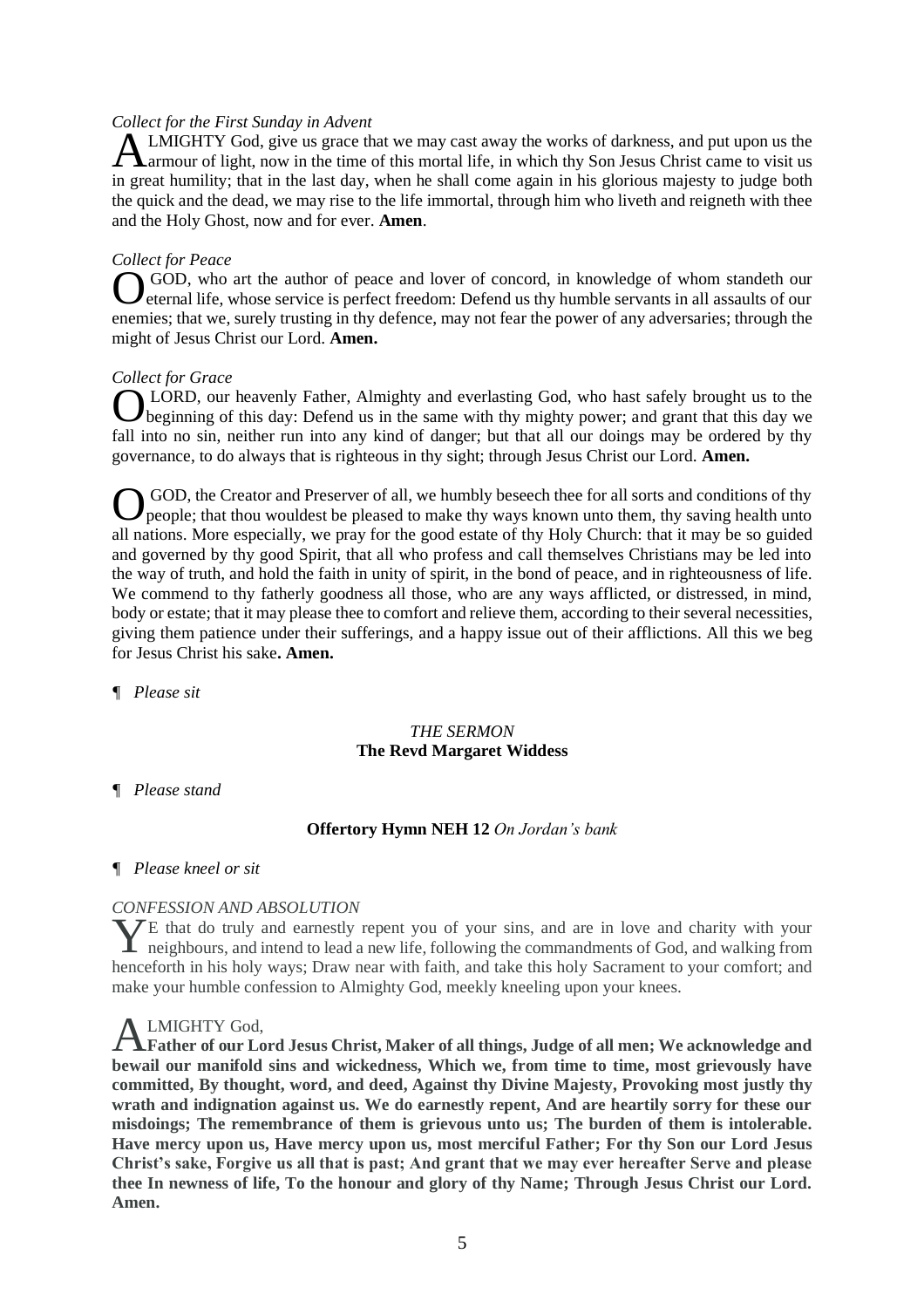#### *THE ABSOLUTION*

LMIGHTY God, our heavenly Father, who of his great mercy hath promised forgiveness of sins ALMIGHTY God, our heavenly Father, who of his great mercy hath promised forgiveness of sins to all them that with hearty repentance and true faith turn unto him; Have mercy upon you; + pardon and deliver you from all your sins; confirm and strengthen you in all goodness; and bring you to life everlasting; through Jesus Christ our Lord. **Amen.** 

## *¶ Please stand*

*THE SURSUM CORDA*  $\Box$ HE Lord be with you. THE Lord be with you Lift up your hearts. **We lift them up unto the Lord.** Let us give thanks unto our Lord God. **It is meet and right so to do.** 

It is very meet, right, and our bounden duty, that we should at all times, and in all places, give thanks unto thee, O Lord, Holy Father, Almighty, Everlasting God. Therefore with Angels and Archangels, and with all the company of heaven, we laud and magnify thy glorious Name; evermore praising thee, and singing:

#### *THE SANCTUS & BENEDICTUS (Merbecke)*

OLY, holy, holy, Lord God of hosts, heaven and earth are full of thy glory: Glory be to thee, O Lord most High. Amen. + Blessed is he that cometh in the name of the Lord. Hosanna in the highest.

### *¶ Please kneel or sit*

### *THE PRAYER OF CONSECRATION*

LMIGHTY God, our heavenly Father, who of thy tender mercy, didst give thine only Son Jesus<br>Christ to suffer death upon the Cross for our redemption; who made there (by his one oblation of **The Christ to suffer death upon the Cross for our redemption; who made there (by his one oblation of** himself once offered) a full, perfect, and sufficient sacrifice, oblation, and satisfaction, for the sins of the whole world; and did institute, and in his holy Gospel command us to continue, a perpetual memory of that his precious death, until his coming again: Hear us, O merciful Father, we most humbly beseech thee; and grant that by the power of the Holy Spirit, we receiving these thy creatures of bread and wine, according to thy Son our Saviour Jesus Christ's holy institution, in remembrance of his death and passion, may be partakers of his most blessed + Body and Blood: Who, in the same night that he was betrayed, took Bread; and when he had given thanks, he brake it, and gave it to his disciples, saying: *Take, eat, this is my Body, which is given for you; Do this in remembrance of me. Likewise, after supper,* he took the Cup; and, when he had given thanks, he gave it to them, saying: *Drink ye all of this; for this is my Blood of the New Testament, which is shed for you, and for many, for the remission of sins; Do this, as oft as ye shall drink it, in remembrance of me.* **Amen.**

#### *THE AGNUS DEI (Merbecke)*

LAMB of God, that takest away the sins of the world, have mercy upon us. O Lamb of God, that takest away the sins of the world, have mercy upon us. O Lamb of God that takest away the sins of the world, grant us thy peace. O

#### *THE INVITATION TO COMMUNION*

HE Body of our Lord Jesus Christ, which was given for thee, preserve thy body and soul unto THE Body of our Lord Jesus Christ, which was given for thee, preserve thy body and soul unto everlasting life: Take and eat this in remembrance that Christ died for thee, and feed on him in thy heart by faith with thanksgiving. **Amen.**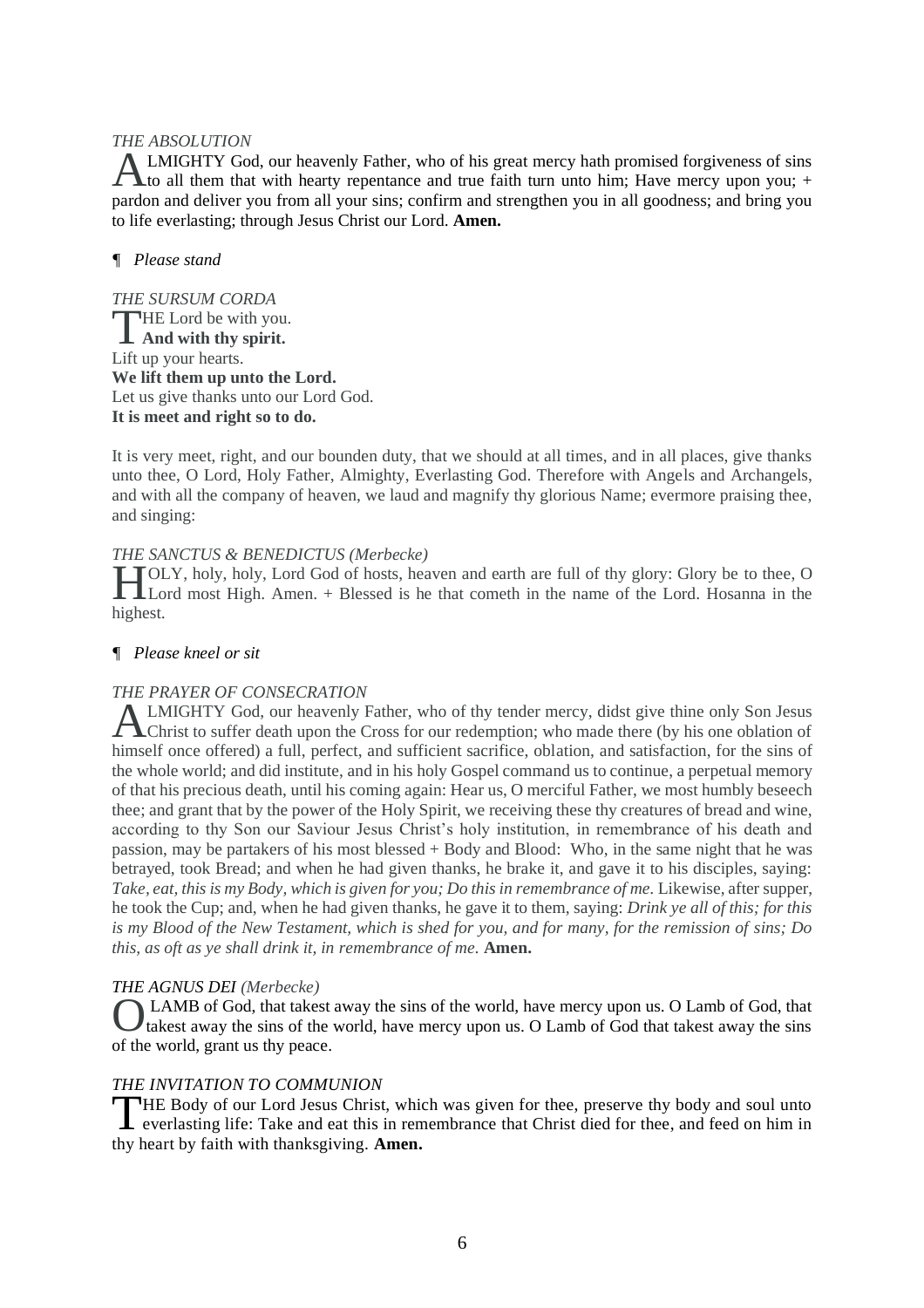#### *¶ Please stand*

#### **The Communion Hymn NEH 294** *Just as I am*

#### *¶ Please kneel or sit*

#### *THE LORD'S PRAYER*

OUR Father,<br>which art is **which art in heaven, hallowed be thy name; thy kingdom come; thy will be done; in earth as it is in heaven. Give us this day our daily bread. And forgive us our trespasses, as we forgive them that trespass against us. And lead us not into temptation; but deliver us from evil. For thine is the kingdom, the power and the glory, for ever and ever. Amen.**

#### *THE PRAYER OF OBLATION*

LMIGHTY and everliving God, we most heartily thank thee, for that thou dost vouchsafe to feed us, who have duly received these holy mysteries, with the spiritual food of the most precious Body and Blood of thy Son our Saviour Jesus Christ; and dost assure us thereby of thy favour and goodness towards us; and that we are very members incorporate in the mystical body of thy Son, which is the blessed company of all faithful people; and are also heirs through hope of thy everlasting kingdom, by the merits of the most precious death and passion of thy dear Son. And we most humbly beseech thee, O heavenly Father, so to assist us with thy grace, that we may continue in that holy fellowship, and do all such good works as thou hast prepared for us to walk in; through Jesus Christ our Lord, to whom, with thee and the Holy Ghost, be all honour and glory, world without end. **Amen.** A

#### *THE BLESSING*

HE peace of God, which passeth all understanding, keep your hearts and minds in the knowledge THE peace of God, which passeth all understanding, keep your hearts and minds in the knowledge and love of God, and of his Son Jesus Christ our Lord: And the blessing of God Almighty, + the Father, the Son, and the Holy Ghost, be amongst you and remain with you always. **Amen.**



*¶ Please stand*

**Recessional Hymn NEH 10** *Long ago, prophets knew*

**Organ Voluntary** JS Bach *Prelude and Fugue in D Minor*